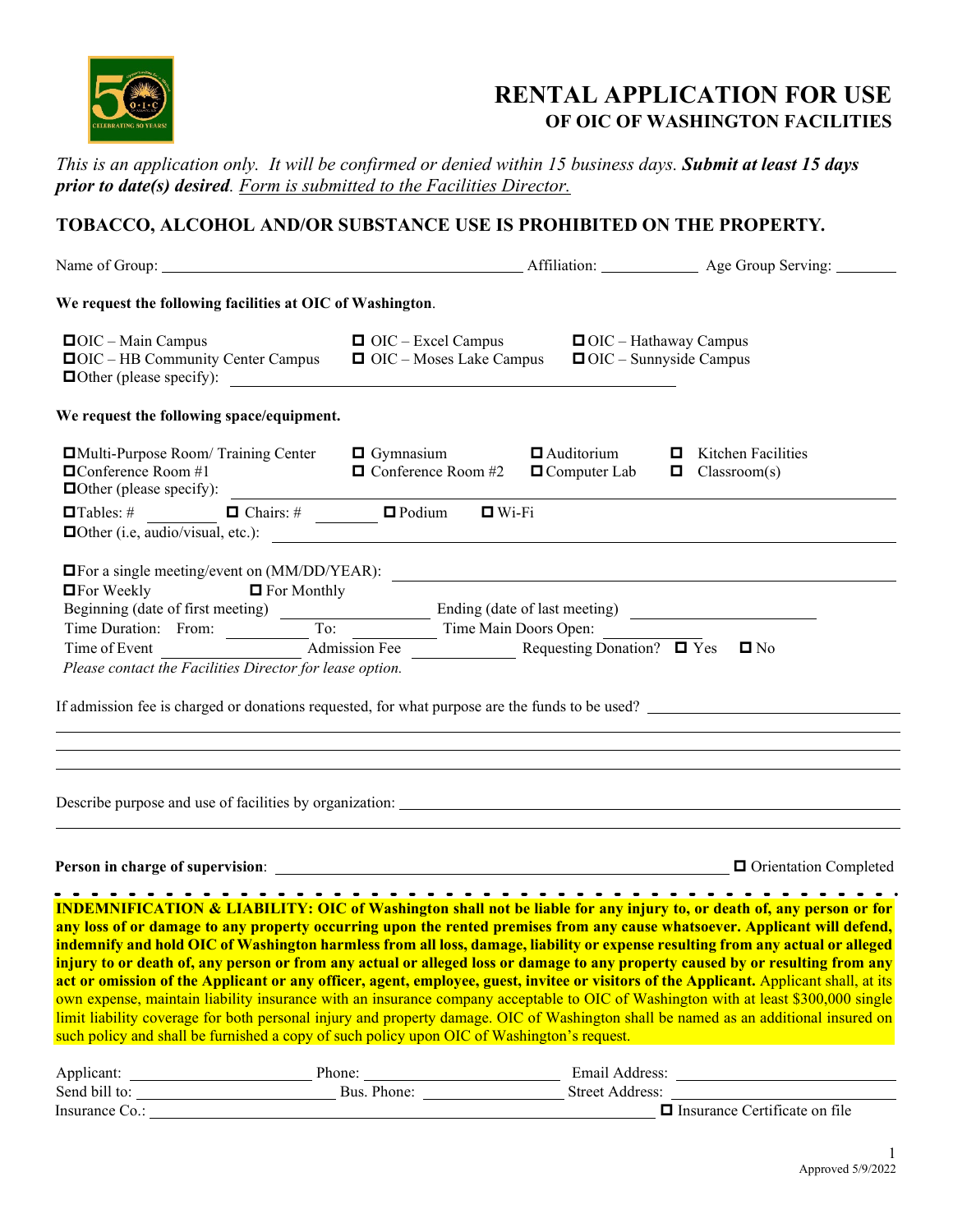All applicants may be held responsible for any expenses incurred by OIC of Washington arising from the use of a facility. In the event of damage, each applicant agrees to pay promptly OIC of Washington's statement of amount due.

## **I have read the rules and regulations printed on the reverse side of this application/contract, reviewed the facility specific guidance (if applicable) and agree to comply with them when using OIC of Washington facilities.**

| Signature                                                                                                                                                                                                                                     | Date                                     |
|-----------------------------------------------------------------------------------------------------------------------------------------------------------------------------------------------------------------------------------------------|------------------------------------------|
| BUILDING ADMINISTRATORS AND CUSTODIANS: Please report in writing to OIC of Washington's Facilities Director of any<br>infraction of the rules or damage to OIC property resulting from the meeting covered in this permit.<br><b>APPROVAL</b> | Date $\qquad \qquad \qquad$              |
| Evidence of Insurance (if applicable) received: $\Box$ Yes $\Box$ No                                                                                                                                                                          |                                          |
| Evidence of Security received: $\Box$ Yes $\Box$ No Security Requirement Waived? $\Box$ Yes $\Box$ No                                                                                                                                         |                                          |
| Rental Fee $\frac{1}{2}$ Rental Fee Received: $\Box$ Yes $\Box$ No                                                                                                                                                                            | Rental Fee Waived? $\Box$ Yes $\Box$ No  |
| Deposit Fee \$<br>Deposit Fee Received: $\Box$ Yes $\Box$ No                                                                                                                                                                                  | Deposit Fee Waived? $\Box$ Yes $\Box$ No |